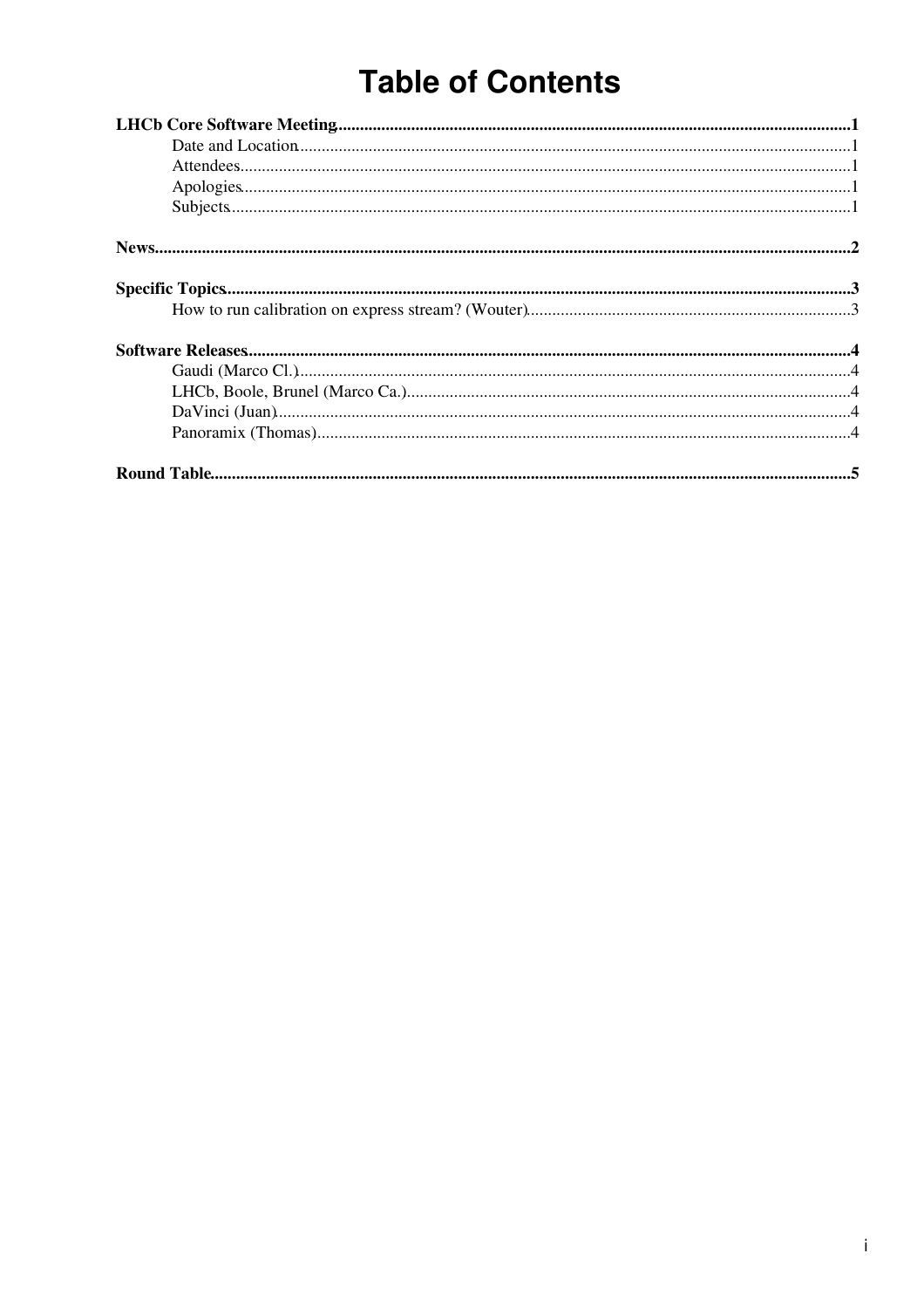# <span id="page-1-0"></span>**LHCb Core Software Meeting**

### <span id="page-1-1"></span>**Date and Location**

[14 Jan 2009](http://indico.cern.ch/conferenceDisplay.py?confId=41647) 10:30 - 12:30 CERN (2-R-030)

### <span id="page-1-2"></span>**Attendees**

Gloria, Hubert, Juan (EVO), Karol, Marco Ca., Marco Cl. (minutes), Markus, Olivier, Stuart, Thomas, Wouter

## <span id="page-1-3"></span>**Apologies**

Patrick

## <span id="page-1-4"></span>**Subjects**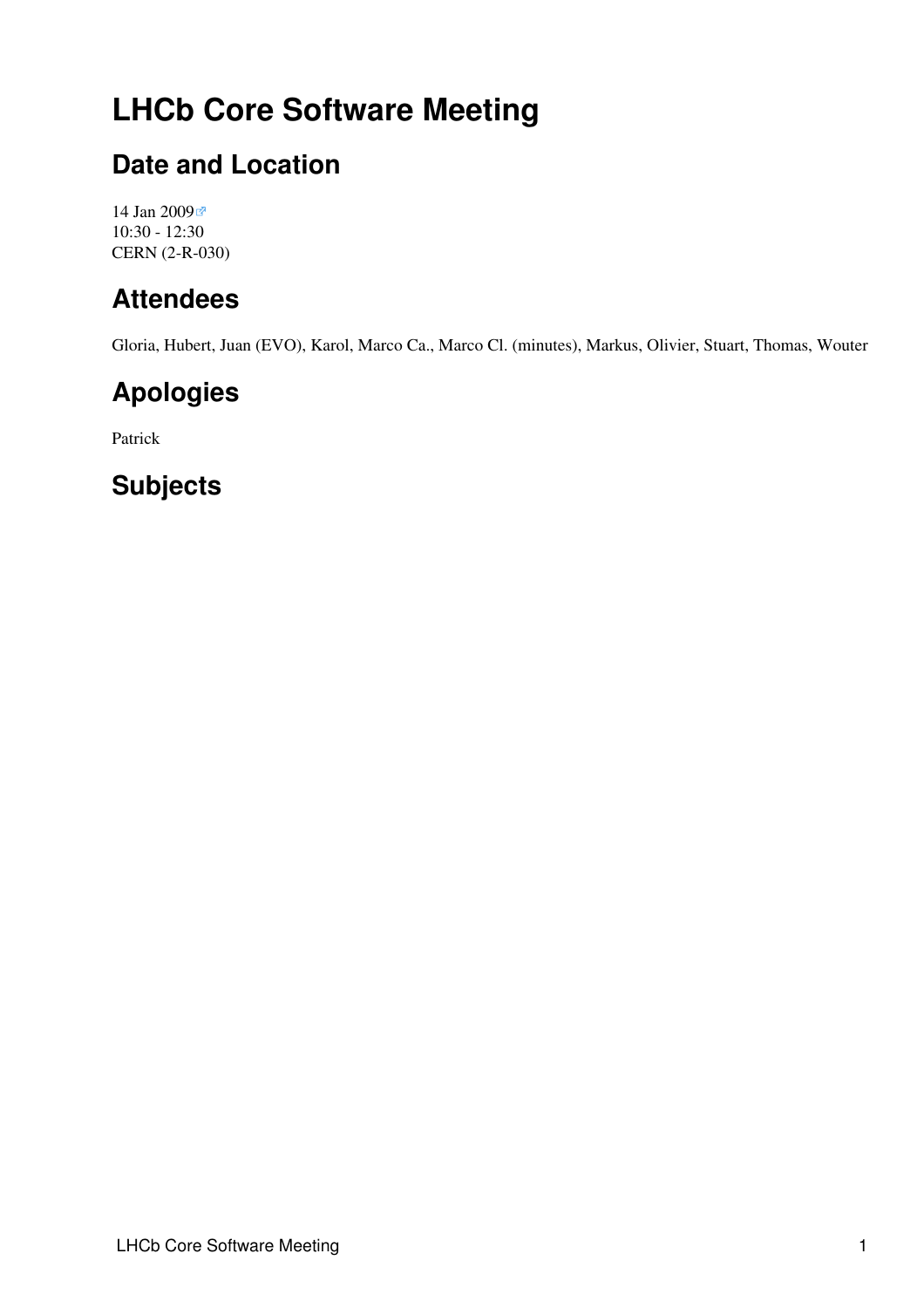# <span id="page-2-0"></span>**News**

From Architect's Forum:

- Last officially supported platform of CERNLIB is SLC4: it will not be built for SLC5.
- Deployment of SLC5: we have problems of communication
	- FIO talks to lxcert and not to AF (the complaints about SLC5 should have gone through ♦ lxcert)
	- New machines will have SLC5 installed (SLC4 cannot be used because it is too old: no ♦ drivers)
	- ♦ We need to check if we can run SLC4 binaries on SLC5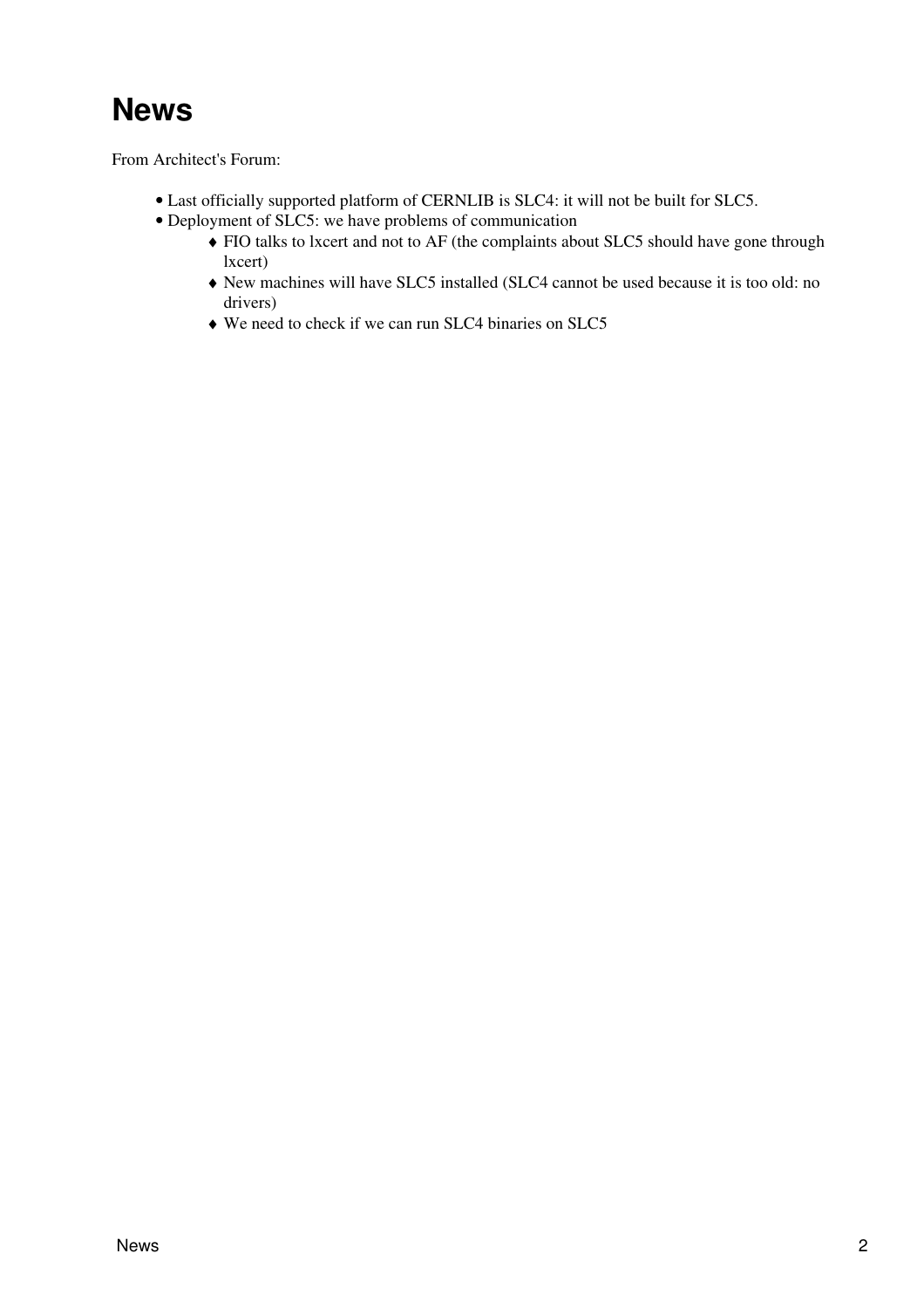# <span id="page-3-0"></span>**Specific Topics**

### <span id="page-3-1"></span>**How to run calibration on express stream? (Wouter)**

The express stream (5Hz of events) will need to be processed in real time. Assuming 1s per event, we need to be able to process 5 events in parallel. The main problem is that the results of the processing must be combined to get the final result.

One possible way is to use the Python processing module recently being tested, but requires some work to set up the needed script. Currently Adlene is investigating this approach.

A more interesting way to go seems to be the File Summary Record. This approach requires some work too, but it is simpler: just prepare the DataObject specialization to be stored in the File Summary Record. Wouter will work on it.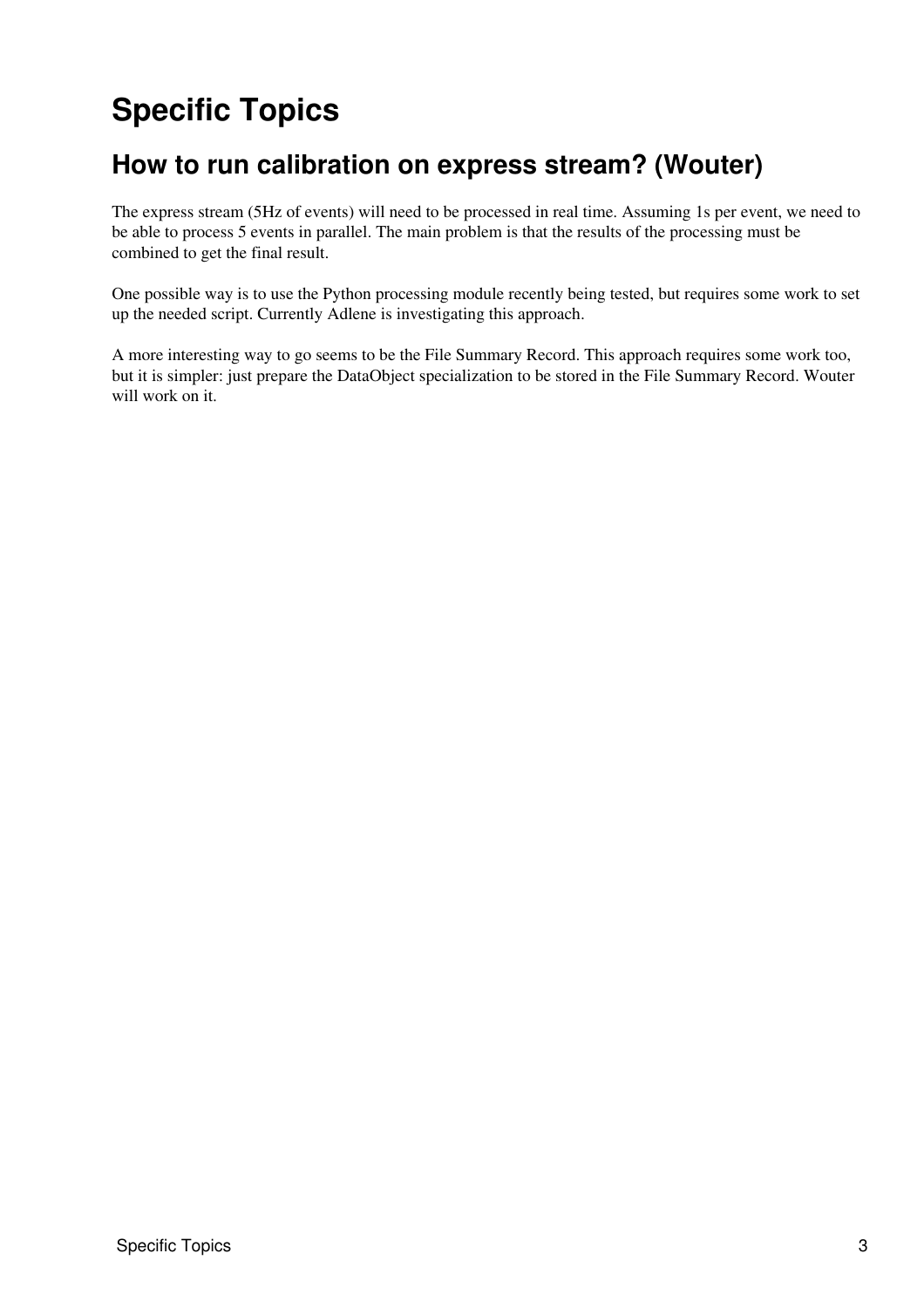# <span id="page-4-0"></span>**Software Releases**

## <span id="page-4-1"></span>**Gaudi (Marco Cl.)**

• Gaudi v20r4 has been released.

### Hubert

the check-out has been done using SVN.

• Started the work on v21

Marco Ca. asked the time scale for a first version, but the work is in such an early stage that it is not possible to give estimates yet.

### <span id="page-4-2"></span>**LHCb, Boole, Brunel (Marco Ca.)**

- LHCb, Rec, Lbcom are being released.
- Boole and Brunel are almost ready (only some last checks pending). These are the version for production, only bug-fix will be allowed.
	- ♦ Not using the new Particle property Service to avoid the risk of conflicts.

## <span id="page-4-3"></span>**DaVinci (Juan)**

• The tags should be ready by Friday. Hubert will make the release on Monday.

### <span id="page-4-4"></span>**Panoramix (Thomas)**

Tagged. It features mainly changes in Python scripts for Configurables and the new Particle Property • Service-